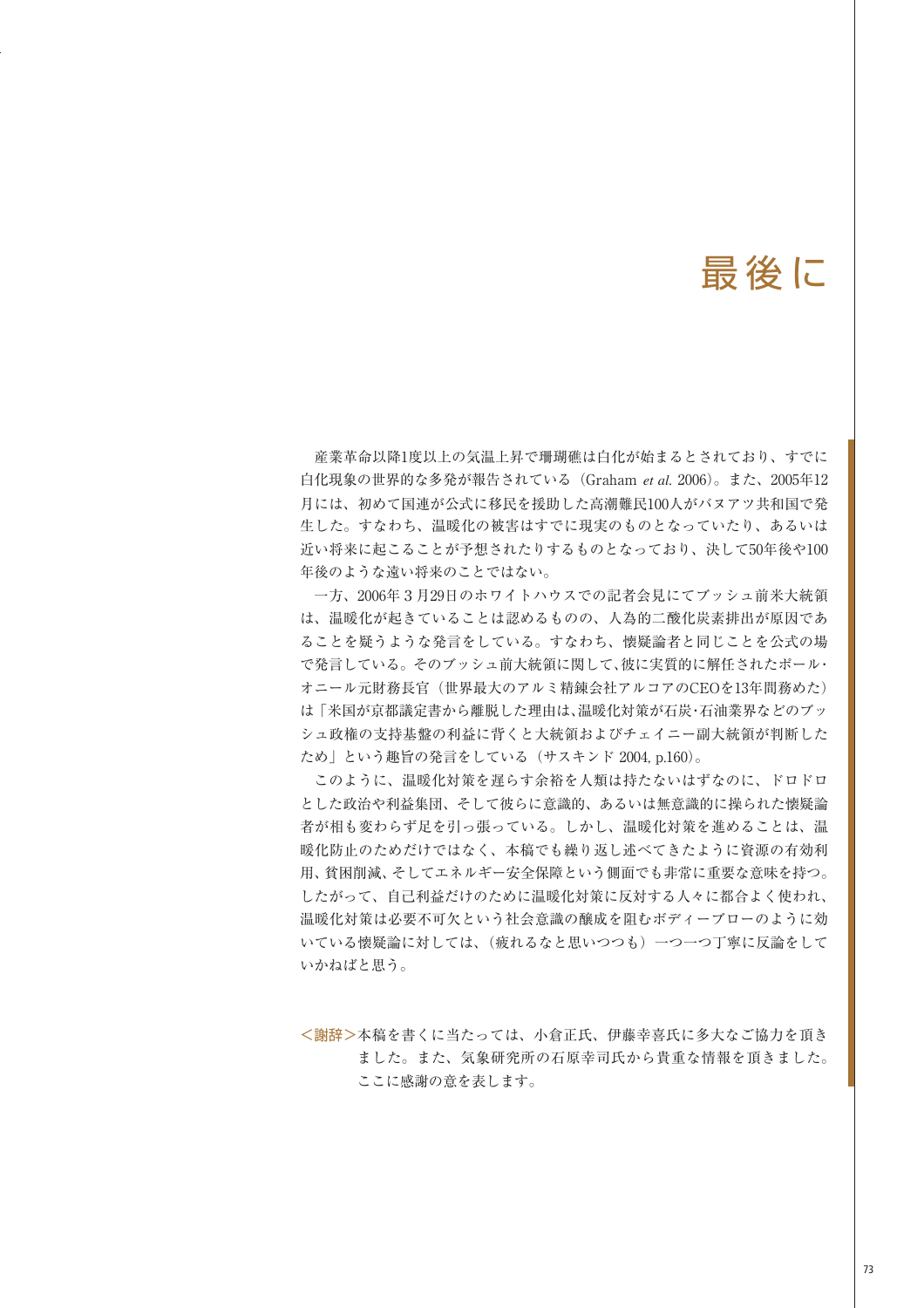• Ackerman F. and Heinzerling L. (2005) "Pricing the Priceless: Cost-Benefit Analysis of Health, Safety, and Environmental Protection".

 (http://www.progressiveregulation.org/perspectives/ costbenefit.cfm) 2009.4.14.

- AFP通信(2007)「WMO、世界的な異常気象は「温暖化」 でなく「頻度の増加」」 http://www.afpbb.com/article/environment-science-it/
- environment/2265939/2014287 (2009.8.1) • Ahn, J., and E. J. Brook (2008) "Atmospheric CO2 and climate on millennial time scales during the last glacial period", Science, 322 (5898), 83-85.
- 会田勝(1982)『大気と放射過程』東京堂出版, 280 pp.
- 赤祖父俊一(2008)『正しく知る地球温暖化』誠文堂新光 社, 183pp.
- 赤祖父俊一(2009)エネルギー・資源学会『エネルギー・ 資源』30(1)通巻173号および30(2)通巻174号での誌 上討論.(http://www.jser.gr.jp/)
- Alpert P., P. Kishcha, Y. J. Kaufman, and R. Schwarzbard (2005) "Global dimming or local dimming?: Effect of urbanization on sunlight availability", Geophys. *Res. Lett.,*  32, L17802.
- Andronova N. G., and M. E. Schlesinger (2000) "Causes of global temperature changes during the 19th and 20th centuries", *Geophys. Res. Lett.,* 20, 2137– 2140.

 (http://www.agu.org/pubs/crossref/2005/2005GL023320. shtml)

- 明日香壽川(2001)「CDM/ODA/公的資金問題について」 http://www2s.biglobe.ne.jp/~stars/
- 明日香壽川, 吉村純(2006)温暖化問題に関する討論会発 表資料. (http://www.cneas.tohoku.ac.jp/labs/china/asuka/)
- 明日香壽川, 吉村純, 増田耕一, 河宮未知生, 江守正多 (2006)「経済学者でもわかる地球温暖化問題懐疑論へ反 論」『経済セミナー』 2006年8月号, 44-50, 日本評論社.
- 明日香壽川, 神保哲生(2007)「温暖化懐疑論に向かい合 う」科学 77(7)737-748, 岩波書店.
- 明日香壽川, 山本政一郎, 朝山慎一郎(2009)「遠藤小太 郎ら(2006)論文「極地の氷の融解と海面水位変動に見 る環境情報の伝達問題」の中の誤解について」日本金属 学会誌に投稿中.
- Asuka J. (2000) "How to make CDM additional to ODA", *Joint Implementation Quarterly,* Vol.6, No.3, p.8, Joint Implementation Network, Holland.
- Aung, T., Singh, A. and Prasad, U. (2009)"Sea level threat in Tuvalu", *American Journal of Applied Sciences,* 6 (6), 1169-1174.
- Bard E., and G. Delaygue (2008) Comment on "Are there connections between the Earth's magnetic field and climate?" *Earth Planet. Sci. Lett.,* 265, 302-307.
- Baxter M. S. and Walton A. (1970) "A theoretical approach to the Suess effect", *Proc. Roy. Soc. London,* A318, 213– 230.
- Berger A. and M. F. Loutre (2002) "An exceptionally long interglacial ahead?", *Science,* 297, 1287-1288.
- Bousquet, P. et al. (2000) "Regional changes of CO2 fluxes over land and oceans since 1980", *Science,* 290, 1342-1346.
- Brohan, P., J.J. Kennedy, I. Harris, S.F.B. Tett and P.D. Jones (2006) "Uncertainty estimates in regional and global observed temperature changes: A new data set from 1850" , *J. Geophys. Res.,* 111, paper D12106, 21 pp.
- Boykoff, J. and Boykoff, M. (2006) "An Inconvenient Principle". CommonDreams.org.
- http://www.commondreams.org/views06/0706-26.htm
- Caspersen, J.P. et al. (2000) "Contributions of land-use history to carbon accumulation in US forests", *Science* 290, 1148-1151.
- Church J. A. and N. J. White (2006) "A 20th century acceleration in global sea-level rise", *Geophys. Res. Lett.,* 33, L01602, doi:10.1029/2005GL024826.
- Ciais, P. et al. (1995) "A Large Northern Hemisphere Terrestrial  $CO<sub>2</sub>$  Sink Indicated by the  $^{13}C/^{12}C$  Ratio of atmospheric CO2", *Science,* 269, 1098-1102.
- Crichton, Michael (2007) "Global warming is not a crisis", debate organized by the Intelligence<sup>2</sup>, Wednesday, March 14, 2007, *Asia Society and Museum, New York City*  (http://www.intelligencesquaredus.org/Event.aspx?Event=12)
- Damon P.E., Long A., and Wallick E.I. (1973) "On the
- magnitude of the 11-year radiocarbon cycle", *Earth Planet. Sci. Lett.* 20, 300–306.
- Damon, Paul.E and Laut Peter (2004) "Pattern of Strange Errors Pagues Solar Activity and Terrestrial Climate Data", *Eos,* 85 (39)
- Durkin, M. (2007) "The Great Global Warming Swindle." イ ギリスのテレビ局Channel 4で放送された番組で、Durkin 氏が監督をつとめた。すでにDVDが発売されている。
- 江守正多(2007)「コンピューターを使った天気予報と気 候予測の違い」地球環境センター:Q&Aココが知りたい 温暖化, 2009.4.14.

(http://www-cger.nies.go.jp/qa/1/1-1/qa\_1-1-j.html)

- 江守正多(2008)『地球温暖化の予測は「正しい」か? ー 不確かな未来に科学が挑む』化学同人, 238 pp.
- 江守正多(2009)エネルギー・資源学会『エネルギー・資源』 30(1)通巻173号および30(2)通巻174号での誌上討論. (http://www.jser.gr.jp/)
- 遠藤小太郎, 吉田真吾, 中島貴裕, 行本正雄, 武田邦彦 (2006)「極地の氷の融解と海面水位変動に見る環境情報 の伝達問題」日本金属学会誌 70(5), 420-426.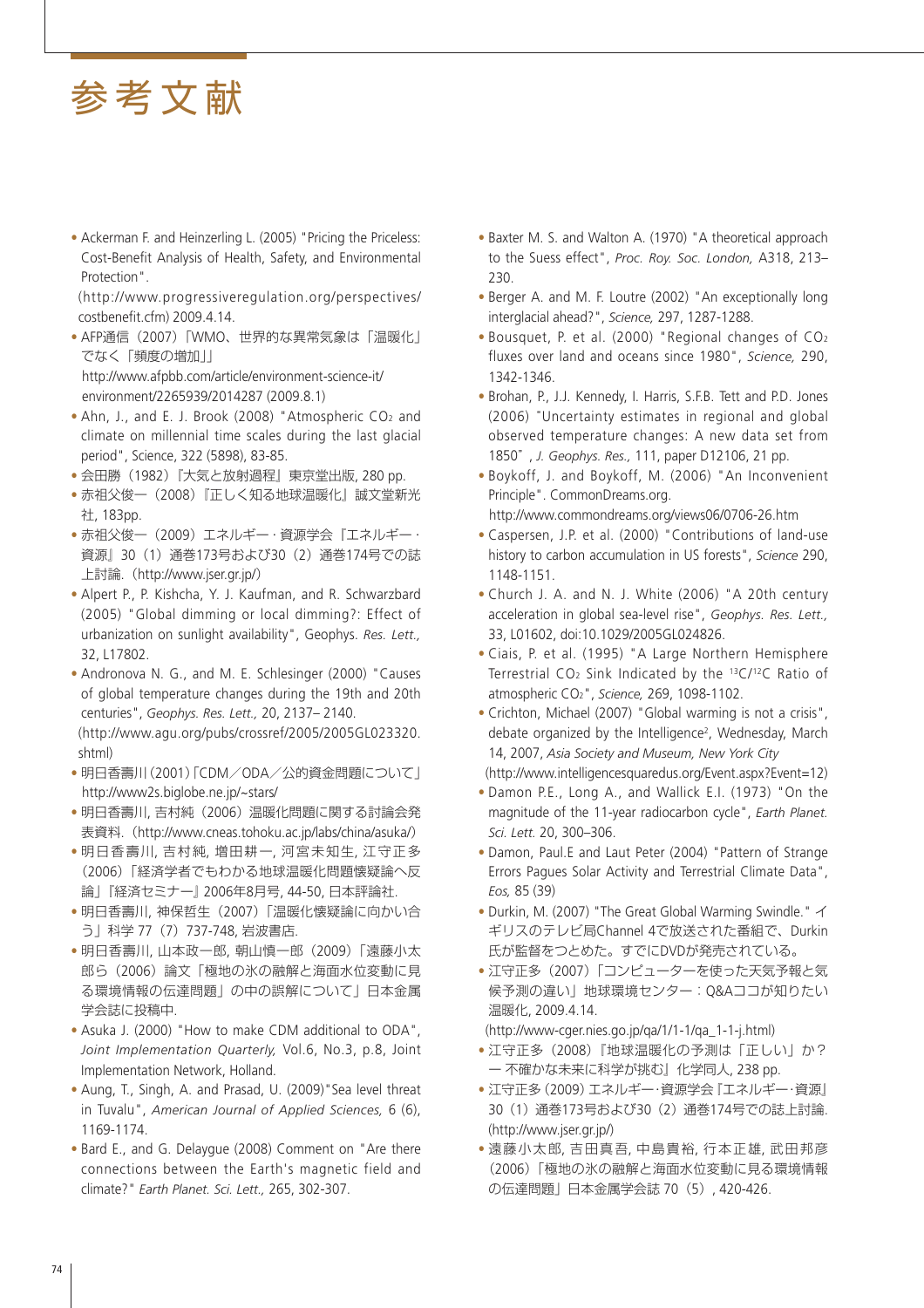- Feely Richard A., Wanninkhof Rik, Takahashi Taro, Tans Pieter (1999) "Influence of El Nino on the equatorial Pacific contribution to atmospheric CO2 accumulation", *Nature,* 398, p.597.
- Foster, G., J. D. Annan, G. A. Schmidt, and M. E. Mann (2008) "Comment on Heat capacity, time constant, and sensitivity of Earth's climate system by S. E. Schwartz", *J. Geophys. Res.,* 113, D15102.
- Foukal P, G North and T Wigley (2004) "A stellar view on solar variations and climate", *Science,* 306, 68-69.
- Foukal P., C. Frölich H. Spruit and T. M. L. Wigley (2006) "Variations in solar luminosity and their effect on the Earth's climate", *Nature,* 443, 161-164, doi: 10.1038/nature05072.
- Francey R. J., C. E. Allison, D. M. Etheridge, C. M. Trudinger, I. G. Enting, M. Leuenberger, R. L. Langenfelds, E. Michel, and L. P. Steele (1999) "A 1000-year high precision record of d13C in atmospheric CO2", *Tellus,* 51B, 170-193.
- Freyer, H. D. (1979) "Variations in the Atmospheric CO2 Content", in *The Global Carbon Cycle* (Chapter 2), B. Bolin, E. T. Degens, S. Kempe, and P. Katner (eds.), SCOPE 13, Wiley, 491pp.

 (http://www.icsu-scope.org/downloadpubs/scope13/ chapter03.html#abs)

- Fröhlich, C. and Lean, J. (2004) "Solar radiative output and its variability: evidence and mechanisms", *Astron. Astrophys. Rev.* 12 (4), 273-320.
- 福田正己(2005)「温暖化ガスに関わる永久凍土攪乱の制 御技術」エネルギー・資源, 26, 40-44.
- Graham, Nicholas A.J. et al. (2006) "Dynamic fragility of oceanic coral reef ecosystems", *PNAS,* 103, 8425 - 8429.
- Gray L. J., Haigh J. D and Harrison R. G. (2005) "The Influence of Solar Changes on the Earth's Climate". *Hadley Centre,* Technical Note 62, January 2005. (http:www.metoffice.gov.uk/research/hadleycentre/pubs/

HCTN/index.html)

- Gregory J.M., H.T. Banks, P.A. Stott, J.A. Lowe and M.D. Palmer (2004) "Simulated and observed decadal variability in ocean heat content", *Geophys. Res. Lett.* 31, L15312.
- Hadley Centre (2005) "Climate change and the greenhouse effect", A briefing from the Hadley Centre, December 2005. (http://www.metoffice.com/research/hadleycentre/pubs/ brochures/)
- Hansen, J., R. Ruedy, M. Sato, M. Imhoff, W. Lawrence, D. Easterling, T. Peterson, and T. Karl (2001) "A closer look at United States and global surface temperature change", *J. Geophys. Res.,* 106 (D20), 23,947–23,963.

• Hansen, J. E. (2005a) "Is There Still Time to Avoid 'Dangerous Anthropogenic Interference' with Global Climate?: A Tribute to Charles David Keeling", NASA Goddard Institute for Space Studies, and Columbia University Earth Institute, New York, NY 10025, December 6, 2005.

 (http://www.giss.nasa.gov/~jhansen/keeling/ keeling\_talk\_and\_slides.pdf)

- Hansen, J., et al. (2005b) "Efficacy of climate forcings", J. *Geophys. Res.,* 110, D18104, doi:10.1029/2005JD005776.
- 早坂洋史, 福田正己, 串田圭司(2007)「最近の北方林で の大規模森林火災と気候変動 ーアラスカとサハでの森 林火災と気象データによる考察ー」日本火災学会論文集, 57(3), 45-51.
- Hunter, J. (2002) "A Note on Relative Sea Level Change at Funafuti", Tuvalu; available at: http://staff.acecrc.org.au/
- Hogan, Jenny (2005) "Climate argument solved?", *Nature,* published online: 11 August 2005, doi: 10.1038/ news050808-13.
- 池田清彦(2006)『環境問題のウソ』ちくまプリマー新書, 167pp.
- 池田清彦, 伊藤公紀, 岩瀬正則, 武田邦彦, 薬師院仁志, 山 形浩生, 渡辺正(2007)『暴走する「地球温暖化」論』文 藝春秋社, 278pp.
- 池田清彦・養老孟司(2008)『ほんとうの環境問題』新潮 社, 189pp.
- Illis, Bill (2008) "Adjusting Temparatures for the ENSO and the AMO", 25 Nov 2008, Watts Up With That. (http:// wattsupwiththat.com/)
- 伊藤公紀(2003)『地球温暖化 埋まってきたジグソーパ ズル』, 日本評論社, 209pp.
- 伊藤公紀(2005)「気候変動枠組条約と京都議定書を見直 す」『日本人のちから』16(2005年1月), 東京財団.(http:// www.tkfd.or.jp/publication/reserch/chikara16\_3.shtml)
- 伊藤公紀(2006)「地球温暖化問題現実派」『経済セミナー』 2006年12月号, p.38-43, 日本評論社.
- 伊藤公紀(2007)「「不都合な真実」の不都合な真実」『諸 君!』2007年4月号, p.198-207, 文藝春秋社.
- 伊藤公紀・渡辺正(2008)『地球温暖化論のウソとワナ』 KKベストセラーズ.
- 伊藤公紀(2009)エネルギー・資源学会『エネルギー・資源』 30(1)通巻173号および30(2)通巻174号での誌上討論. (http://www.jser.gr.jp/).
- IPCC (2001) Climate Change 2001: The Scientific Basis. Contribution of Working Group I to the Third Assessment Report of the Intergovernmental Panel on Climate Change [Houghton, J.T.,Y. Ding, D.J. Griggs, M. Noguer, P.J. van der Linden, X. Dai, K. Maskell, and C.A. Johnson (eds.)]. *Cambridge University Press, Cambridge, United Kingdom and New York, NY, USA,* 881pp.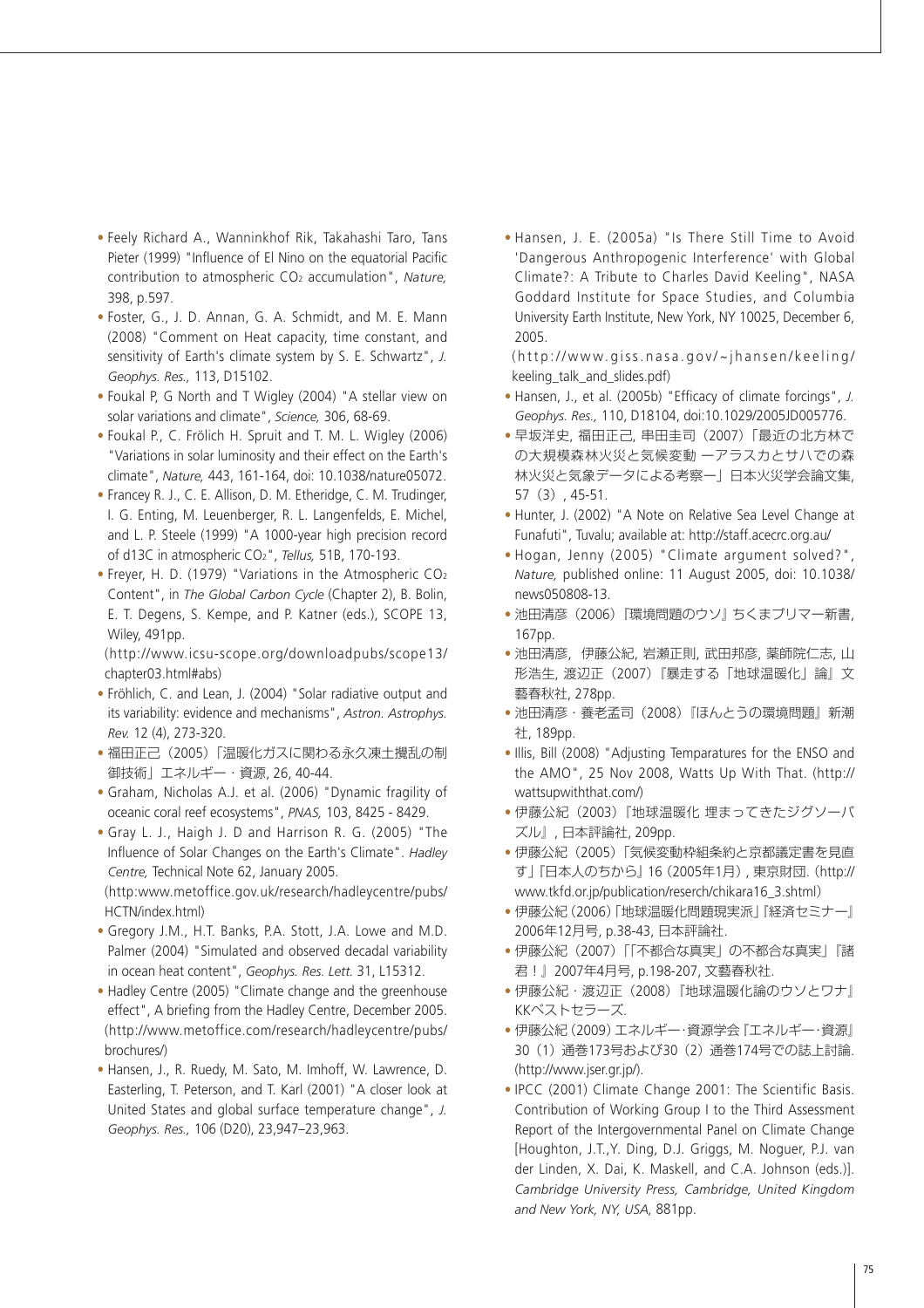- IPCC (2007) Climate Change 2007: The Physical Science Basis. Contribution of Working Group I to the Fourth Assessment Report of the (http://www.ipcc.ch/)
- Ishii, M. and M. Kimoto (2009) Reevaluation of historical ocean heat content variations with time-varying XBT and MBT depth bias corrections.

Journal of Oceanography, 65, 287-299.

- Jones, C. D., and P. M. Cox (2001) "Modeling the Volcanic Signal in the Atmospheric CO2 Record", *Global Biogeochem. Cycles,* 15, 453-465.
- Jones, P.D. and Moberg, A. (2003) "Hemispheric and largescale surface air temperature variations: an extensive revision and update to 2001", *J. Clim.,* 16, 206–223.
- 環境省(2008)「諸外国における取組の現状関係資料(抄)」 中央環境審議会総合政策・地球環境合同部会第4回グリー ン税制とその経済分析等に関する専門委員会資料 http://www.env.go.jp/council/16pol-ear/y164-04.html
- Karl, T.R., S. Hassol, C.D. Miller and W.L. Murray (eds) "Temperature Trends in the Lower Troposphere: Steps for Understanding and Reconciling Differences (Synthesis and Assessment Product 1.1), U.S. Climate Change Science Program.

 http://www.climatescience.gov/Library/sap/sap1-1/ finalreport/default.htm.

• 河宮未知生(2005)「質問応答 質問:気温の変化が二酸 化炭素の変化に先行するのはなぜ?」『天気』, 52(6), 日本気象学会.

(http://www.s-ws.net/tenki/cont/52\_06/co.html)

• 河宮未知生, 江守正多(2006)「地球温暖化に関する討論 会 ー温暖化の原因と対策についての賛否討論―」に参加 して, 地球環境研究センターニュース, 16, 2006年3月号, 国立環境研究所.

 (http://www-cger.nies.go.jp/cger-j/c-news/vol16-12/ vol16-12.pdf)

- Kawamura, K., F. Parrenin, L. Lisiecki, R. Uemura, F. Vimeux, J. P. Severinghaus, M. A. Hutterli, T. Nakazawa, S. Aoki, J. Jouzel, M. E. Raymo, K. Matsumoto, H. Nakata, H. Motoyama, S. Fujita, K. Goto-Azuma, Y. Fujii, and O. Watanabe(2007) "Northern Hemisphere forcing of climatic cycles in Antarctica over the past 360,000 years", *Nature,*  448, 912-916.
- Keeling, C.D. et al. (1989) "Aspects of Climate Variability in the Pacific and the Western Americas", ed.Peterson,D. H, pp165-236, (*Geophys.Monogr.*55, Am.Geophys. Union,Washington DC,1989)
- Keeling C.D. (1993) "A Brief History of Atmospheric Carbon Dioxide Measurement and Their Impact on Thoughts about Environmental Change", lecture by the Winners of the Blue Planet Prize, The Asahi Glass Foundation, p.66-83.(これは 日本の旭硝子財団が主宰するブループラネット賞受賞者 の講演を集めた講演録であり、講演録自体は数年分をま とめて1997年に出版されている)
- Keeling, R.F., S.C. Piper and M. Heimann (1996) "Global and hemispheric CO<sub>2</sub> sinks deduced from changes in atmospheric CO2 concentration", *Nature,* 381, 218-221.
- Keeling, C. D. and T. P. Whorf (2005) "Atmospheric CO2 records from sites in the SIO air sampling network. In Trends: A Compendium of Data on Global Change", Carbon Dioxide Information Analysis Center, Oak Ridge National Laboratory, U.S. Department of Energy, Oak Ridge, Tenn., U.S.A.
- Keigwin, Lloyd D. (1996) The Little Ice Age and Medieval Warm Period in the Sargasso Sea. Science 274: 1504-1507.
- Keigwin, L. D. and R. S. Pickart (1999) Slope Water Current over the Laurentian Fan on Interannual to Millennial Time Scales. Science 286: 520-522.
- 気象庁(2007)「IPCC 第4次評価報告書 第1作業部会報告 書概要及びよくある質問と回答」 http://www.data.kishou.go.jp/climate/cpdinfo/ipcc/ar4/ ipcc\_ar4\_wg1\_es\_faq\_all.pdf
- Kitagawa H., and E. Matsumoto (1995) "Climatic implications of  $\delta$  13C variations in a Japanese cedar (Cryptomeria japonica) during the last two millenia", *Geophys. Res. Lett.,* 22, 2155-2158.
- Knutson, T.R. et al. (2006) "Assessment of twentiethcentury regional surface temperature trends using the GFDL CM2 coupled models", *J. Climate,* 19, 1624 - 1651.
- Knutti, R., S. Krähenmann, D. J. Frame, and M. R. Allen (2008) "Comment on Heat capacity, time constant, and sensitivity of Earth's climate system by S. E. Schwartz", *J. Geophys. Res.,* 113, D15103.
- 国立環境研究所地球環境センター(2009)『ココが知りた い地球温暖化』気象ブックス026, 成山堂.
- 近藤邦明(2006)『温暖化は憂うべきことだろうか ーCO2 地球温暖化脅威説の虚構ー』不知火書房, 202pp.
- Lambert, Tim (2004) "The Oregon Petition", 17 May, 2004. (http://timlambert.org/2004/05/oregonpetition/)
- Lean J., J. Beer and R. Bradley (1995) "Reconstruction of solar irradiance since 1610: Implications for climate change", *Geophys. Res. Letts.* 22, 3195–3198.
- Lean, Judith (2000) "Evolution of the Sun's spectral irradiance since the Maunder Minimum", *Geophys. Res. Lett.,* 27 (16), 2425-2428.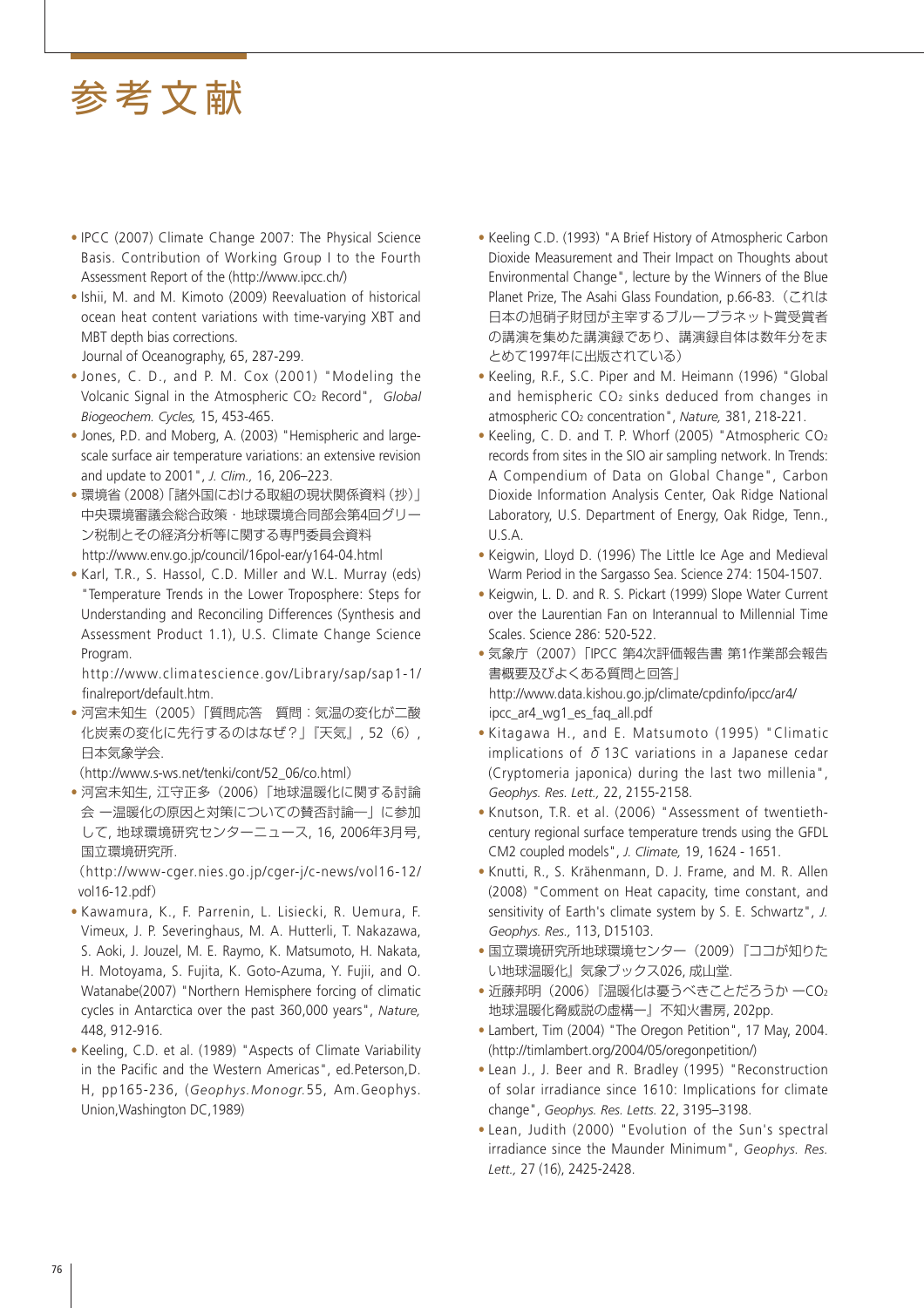- Lean, Judith (2006) "Solar forcing and climate change: Current status", CLIVAR Exchanges (http://www.clivar.org/) Vol. 11 No. 1, also PAGES News (http://www.pages.unibe. ch/) Vol. 13 No. 3, 13 - 15.
- Levitus, S., J.I. Antonov, T.P. Boyer, R.C. Locarnini, H.E. Garcia and A.V. Mishonov, (2009) Global ocean heat content 1955-2008 in light of recently revealed instrumentation problems. Geophys. Res. Letters, 36, L070608, doi:10.1029/ 2008GL037155.
- Lomborg, B. (2007) "Cool It: The Skeptical Environmentalist's Guide to Global Warming", New York: Alfred A. Knopf.;山形 浩生訳 (2008)『地球と一緒に頭 も冷やせ ー温暖化問題を問い直す』ソフトバンク・クリ エイティブ.
- Lomborg, B. (2001) "The sceptical environmentalist: Measuring the real state of the world", Cambridge University Press, 540pp.; 山形浩生(訳) (2003)『環境危 機をあおってはいけない ー地球環境のホントの実態ー』, 文藝春秋社, 671pp.
- Lomborg, B. (2005) "Global Crises, Global Solution", Cambridge University Press.
- Lucht, W., I. C. Prentice, R. B. Myneni, S. Sitch, P. Friedlingstein, W. Cramer, P. Bousquet, W. Buermann, and B. Smith (2002) "Climatic Control of the High-Latitude Vegetation Greening Trend and Pinatubo Effect", *Science,* 296, pp.1687-1689.
- 真鍋淑郎(1985)「二酸化炭素と気候変化」『科学』, 55巻, 84-92.

(再録(1990)内嶋善兵衛編, 『地球環境の危機』, 岩波書店, 65-73.)

- Mann, M.E., Bradley, R.S. and Hughes, M.K. (1998) "Globalscale temperature patterns and climate forcing over the past six centuries", *Nature,* 392, 779-787.
- Mann, M.E., R.S. Bradley, and M.K. Hughes (1999) "Northern hemisphere temperatures during the past millennium: inferences, uncertainties, and limitations", *Geophys. Res. Lett.,* 26, 759-762.
- Mann, M.E., R. S. Bradley and M. K. Hughes (2004) "Corrigendum", *Nature,* 430, 105.
- McNeil B.I. et al. (2003) "Anthropogenic CO<sub>2</sub> uptake by the ocean based on the global chlorofluorocarbon data set", *Science,* 299, 235-239.
- Manabe, S., and R. F. Strickler (1964) "Thermal equilibrium of the atmosphere with a convective adjustment", *J. Atmos. Sci.,* 21, 361-385.
- 増田耕一(2005)「ホッケー・スティック論争」 (http://web.sfc.keio.ac.jp/~masudako/memo/hockey.html)
- 増田耕一, 明日香壽川, 吉村純, 河宮未知生(2006)「地球 温暖化への懐疑論に対する考察」『日本の科学者』 2006年 9月号, p.36-41, 日本科学者会議.
- 松岡譲(1999)「コメント:CO2温暖化脅威説は世紀の 暴論か」環境経済・政策学会編『地球温暖化への挑戦』, p.245-250, 東洋経済新報社.
- 丸山茂徳(2008a)「地球はこれから寒冷化する」『文藝春 秋』2008年5月号, pp.330-337.
- 丸山茂徳(2008b)『『地球温暖化』論に騙されるな!』講 談社, 189 pp.
- ●丸山茂徳(2008c)『科学者の9割は「地球温暖化」CO2犯 人説はウソだと知っている』宝島社.
- 丸山茂徳(2009)エネルギー・資源学会『エネルギー・ 資源』30(1)通巻173号および30(2)通巻174号での誌上 討論. (http://www.jser.gr.jp/).
- MacCracken, M. (2008) Analysis of the paper "Environmental Effects of Increased Atmospheric Carbon Dioxide" by Arthur B. Robinson, Noah E. Robinson, and Willie Soon (Robinson et al. paper published in Journal of American Physician and Surgeons (2007) 12, 79-90). http:// www.climatesciencewatch.org/index.php/csw/details/maccra cken\_critique\_ofrobinson\_etal/
- Mann, M.E., Z. Zhang, M.K. Hughes, R.S. Bradley, S.K. Miller, S. Rutherford and F. Ni (2008) "Proxy-based reconstructions of hemispheric and global surface temperature variations over the past two millenia", *PNAS,* 105, 13252 - 13257.
- Mears C.A. and Wentz F.J. (2005) "The Effect of Diurnal Correction on Satellite-Derived Lower Tropospheric Temperature", *Science,* 309, 1548-1551. doi:10.1126/ science.1114772
- 向井人史(2007)「海と大気による二酸化炭素の交換」 地球環境センター:Q&Aココが知りたい温暖化(http:// www-cger.nies.go.jp/qa/3/3-1/qa\_3-1-j.html)2009.4.14
- Michaelowa Axel & Michaelowa Katharina (2008) "Climate or development: is ODA divertedfrom its original purpose?", *Climatic Change,* 84: 5–21, DOI 10.1007/ s10584-007-9270-3
- Muscheler, R., Joos, F., Muller, S. A. & Snowball, I. (2005) "How unusual is today's solar activity?", *Nature,* 436, doi: 10.1038/nature04045. (http://www.nature.com/nature/ journal/v436/n7050/full/nature04045.html)
- Musser, George (2001) "Climate of Uncertainty: The unknowns in global warming research don't have to be showstoppers", Scientific American, October 2001 issue http://www.sciam.com/page. cfm?section=sidebar&articleID=0004F43C-DC1A-1C6E-84A9809EC588EF21
- Nagashima, T., H. Shiogama, T. Yokohata, T. Takemura, S. A. Crooks, and T. Nozawa (2006) "Effect of carbonaceous aerosols on surface temperature in the mid twentieth century", *Geophys. Res. Lett.,* 33, L04702, doi: 10.1029/2005GL024887.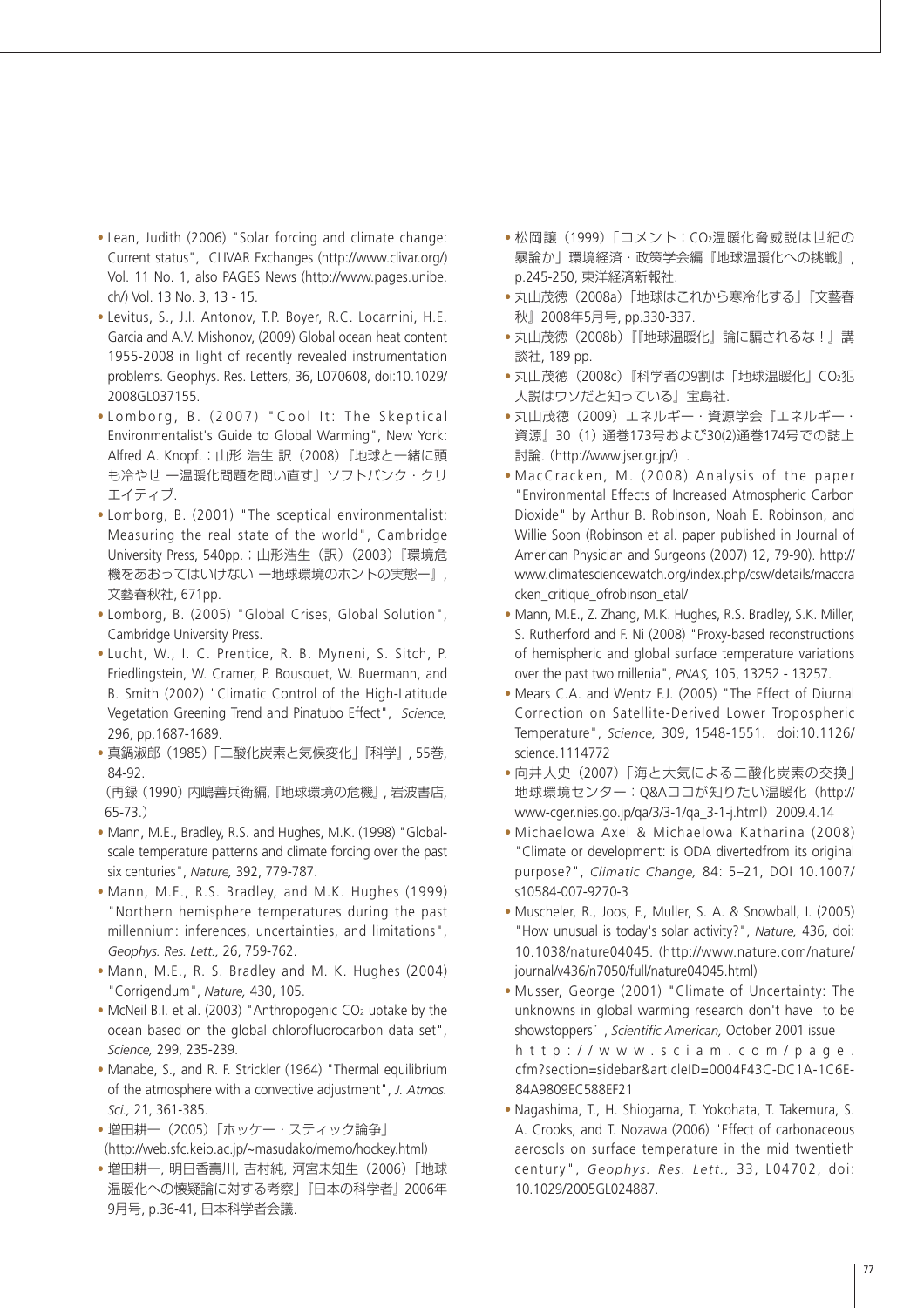- National Research Council (2006) "Surface temperature reconstructions for the last 2,000 years", National Academy Press, to be published (http://www.nap.edu/catalog/11676. html).
- New Scientist (2007) "Special Report Earth Climate change: A guide for the perplexed" (http://environment.newscientist. com/channel/earth/dn11462)
- 根本順吉(1994)『超異常気象』, 中公新書.
- NTC(2005) "Pacific country report on sea level & climate: Their present state. Tuvalu.", National Tidal Centre in Australian Bureau of Meteorology, 2005.
- 野崎義行(1994)『地球温暖化と海』, 東京大学出版会, 196pp.
- 野沢徹(2007)「地球全体の平均気温の求め方」:地球環 境センター:Q&Aココが知りたい温暖化(http://wwwcger.nies.go.jp/qa/2/2-1/qa\_2-1-j.html)2009.4.14
- Oreskes Naomi (2004) "The Scientific Consensus on Climate Change", *Science,* 306, 1686.
- Orr, J.C., E. Maier-Reimer, U. Mikolajewicz, P. Monfray, J.L. Sarmiento, et al. (2001) "Estimates of anthropogenic carbon uptake from four three-dimensional global ocean models", *Global Biogeochem. Cycles,* 15 (1), 43-60, doi: 10.1029/1999GB001256.
- Parker, D.E.(2004) "Large scale warming is not urban", *Nature,* 432, 290.
- Patel, Samir S (2006) "Climate science: A sinking feeling", *Nature,* 440, 734-736.
- Peterson, T. C., K. P. Gallo, J. Lawrimore, T. W. Owen, A. Huang, and D. A. McKittrick (1999) "Global rural temperature trends", *Geophys. Res. Lett.,* 26 (3), 329–332.
- Peterson, T.C. (2003) "Assessment of urban versus rural in situ surface temperatures in the contiguous United States: No difference found", *J. Climate,* 16, 2941 - 2959.
- Peterson, T.C., and T.W. Owen (2005) "Urban heat island assessment: Metadata are important", *J. Climate,* 18, 2637 - 2646.
- Petty W. Grant (2004) "A First Course in Atmospheric Radiation", Madison WI USA: Sundog Publishing, 445 pp. ISBN 0-9729033-0-5.
- Philipona, Rolf, Dürr Bruno, Ohmura, Atsumu and Ruckstuhl, Christian (2005) "Anthropogenic greenhouse forcing and strong water vapor feedback increase temperature in Europe", *Geophysical Research Letters,* 32, L19809, doi: 10.1029/2005GL023624.
- Pielke, Roger A., Jr (2005) "Consensus About Climate Change?", *Science,* 308, 953.
- Pierce, J.R. and Adams, P.J. (2009) "Can cosmic rays affect cloud condensation nuclei by altering new particle formation rates?" *Geophysical Research Letters,* 36, L09820, doi:10.1029/2009GL037946.
- Plass, G.N. (1956) "Carbon dioxide and the climate", *American Scientist,* 44, 302-316.
- Pooley, E. (2009) "How Much Would You Pay to Save the Planet?: The American Press and the Economics of Climate Change", Joan Shorenstein Center on the Press, Politics and Public Policy Discussion Paper Series #D-49, January 2009 http://www.hks.harvard.edu/presspol/publications/papers/ discussion\_papers/d49\_pooley.pdf
- Randerson, J. T. et al. (2006) "The Impact of Boreal Forest Fire on ClimateWarming" *Science,* 314, 1130.
- Rayner, N.A., D.E. Parker, E.B. Horton, C.K. Folland, L.V. Alexander, D.P. Rowell, E.C. Kent and A. Kaplan (2003) "Global analyses of sea surface temperature, sea ice, and night marine temperature since the late nineteenth century", *J. Geophys. Res.* 108 (D14), 4407.
- Roberts J. Timmons, Kara Starr, Thomas Jones, and Dinah Abdel-Fattah (2008) "The Reality of Official Climate Aid", Oxford Energy and Environment Comment. November 2008.

http://www.oxfordenergy.org/pdfs/comment\_1108-1.pdf

- Robinson, Arthur B., Noah E. Robinson, and Willie Soon (2007) "Environmental effects of increased atmospheric carbon dioxide", *Journal of American Physicians and Surgeons,* 12, 79-90.
- Royal Society (2004) "Guide to facts and fictions about climate change"

(http://www.royalsoc.ac.uk/page.asp?id=2986)

- Sabine C. L., R. A. Feely, N. Gruber, R. M. Key, K. Lee, J. L. Bullister, R. Wanninkhof, C. S. Wong, D. W. R. Wallace, B. Tilbrook, F. J. Millero, T.-H. Peng, A. Kozyr, T. Ono, and A. F. Rios (2004) "The oceanic sink for anthropogenic CO2", *Science,* 305, 367-371.
- Santer, B. D., T. M. L. Wigley, C. Mears, F. J. Wentz, S. A. Klein et al. (2005) "Amplification of Surface Temperature Trends and Variability in the Tropical Atmosphere", *Science,*  309, 1551-1556, doi: 10.1126/science.1114867.
- Santer B. D., C. Mears, F. J. Wentz, K. E. Taylor, P. J.Gleckler, T. M. L. Wigley, T. P. Barnett, J. S. Boyle, W.Bruggemann, N. P. Gillett, S. A. Klein, G. A. Meehl, T.Nozawa, D. W. Pierce, P. A. Stott, W. M. Washington and M. F. Wehner (2007) "Identification of human-inducedchanges in atmospheric moisture content", *PNAS,* 104, (2007),15248-15253.
- Scafetta, N. (2008) "Comment on Heat capacity, time constant, and sensitivity of Earth's climate system by S. E. Schwartz", *J. Geophys. Res.,* 113, D15104.
- Schmidt, G.(2005) "Water vapour: feedback or forcing?" http://www.realclimate.org/index.php/archives/2005/04/ water-vapour-feedback-or-forcing/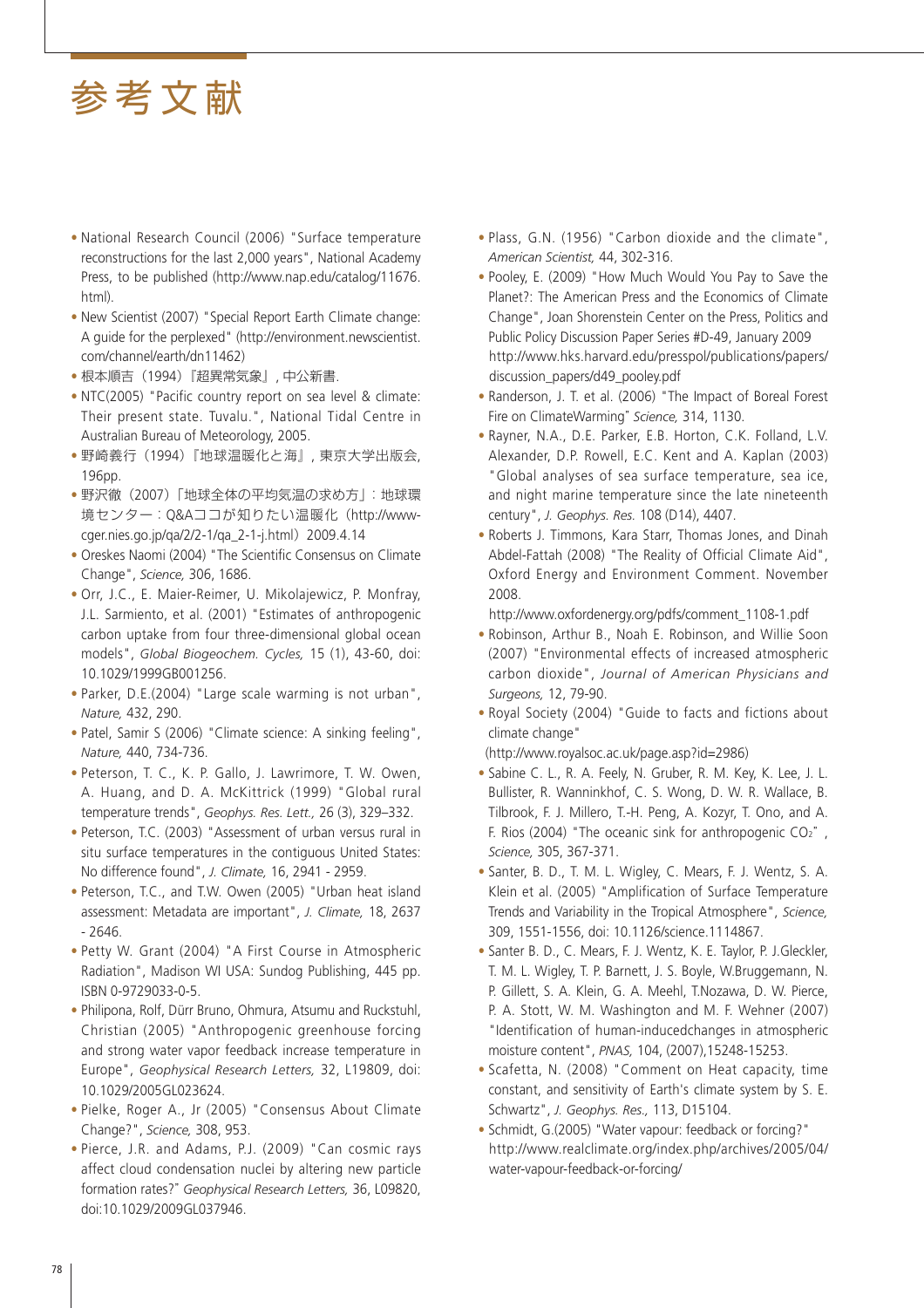- Schmidt, Gavin and Stefan Rahmstorf (2008) "Uncertainty, noise and the art of model-data comparison". http://www. realclimate.org/index.php/archives/2008/01/uncertaintynoise-and-the-art-of-model-data-comparison
- Schwartz, S.E. (2007) "Heat capacity, time constant, and sensitivity of Earth's climate system", *J. Geophys. Res.,* 112, D24S05, doi: 10.1029/2007JD008746.
- Schwartz, S. E. (2008) "Reply to comments by G. Foster et al., R. Knutti et al., and N. Scafetta on Heat capacity, time constant, and sensitivity of Earth's climate system", J. Geophys. Res., 113, D15105
- Shelly, Todd (2005) "Bashing the Scientific Consensus on Global Warming", *Hawaii Reporter,* 7/14/2005 12:43:12 PM.

 (http://www.hawaiireporter.com/story.aspx?fded5949-97a0- 41e8-ad66-bba0fa15e61f)

- サスキンド・ロン(2004)『忠誠の代償:ホワイトハウス の嘘と裏切り』武井楊一訳, 日本経済新聞社.
- Sherwood, S., J. Lanzante and C. Meyer (2005) "Radiosonde Daytime Biases and Late-20th Century Warming", Science 309, 1556-1559, doi: 10.1126/science.1115640.
- 柴田清孝(1999)『光の気象学』朝倉書店, 182 pp.
- Shiogama, H., T. Nagashima, T. Yokohata, S. A. Crooks, and T. Nozawa (2006) "Influence of volcanic activity and changes in solar irradiance on surface air temperatures in the early twentieth century", *Geophys. Res. Lett.,* 33, L09702, doi:10.1029/2005GL025622.
- Sigman, D. M. and E. A. Boyle (2000) "Glacial/interglacial variations in atmospheric carbon dioxide", *Nature,* 407, 859-869.
- Smith, H. J., H. Fischer, M. Wahlen, D. Mastroianni, and B. Deck (1999) "Dual modes of the carbon cycle since the Last Glacial Maximum", *Nature,* 400, 248-250.
- Soden, Brian, Richard T. Wetherald, Georgiy L. Stenchikov, Alan Robock (2002) "Global Cooling After the Eruption of Mount Pinatubo: A Test of Climate Feedback by Water Vapor", *Science,* 296, 727-730.
- Solanki, S.K. and N.A. Krivova(2003) "Can solar variability explain global warming since 1970?", *J. Geophys. Res.* 108, 1200. doi: 10.1029/2002JA009753
- Solanki, S.K., Usoskin, I.G., Kromer, B., Schussler, M. and Beer, J. (2004) "Unusual activity of the Sun during recent decades compared to the previous 11,000 years", *Nature,* 431, 1084-1087.

 (http://www.nature.com/nature/journal/v431/n7012/abs/ nature02995.html)

• Steffen, W., A. Sanderson, P. D. Tyson, J. Jäger, P. A. Matson, B. Moore III, F. Oldfield. K. Richardson, H. J. Schellnhuber, B. L. Turner, R. J. Wasson (eds) (2004) "Global Change and the Earth System: A Planet Under Pressure", IGBP Global Change Series, Springer-Verlag, Berlin Heidelberg New York.

- 杉山大志・石井敦・明日香壽川(2001)「円借款による発 電部門のCO2排出削減ポテンシャル試算」『エネルギー・ 資源』, Vol.22, No.4, p.60-65, エネルギー・資源学会.
- Sun, Bomin and Bradley, Raymond S. (2004) "Reply to comment by N. D. Marsh and H. Svensmark on Solar influences on cosmic rays and cloud formation: A reassessment" *Journal of Geophysical Research,* 109, D14206, doi: 10.1029/2003JD004479.
- Takahashi, T., S. C. Sutherland, C. Sweeney, A. Poisson, N. Metzl et al. (2002) "Global sea-air CO<sub>2</sub> flux based on climatological surface ocean p CO2, and seasonal biological and temperature effects", *Deep Sea Research,* 49, 1601-1622.
- •武田邦彦(2007a) 『環境問題はなぜウソがまかり通るのか』 洋泉社, 221pp.
- •武田邦彦 (2007b)『環境問題はなぜウソがまかり通るの か2』洋泉社, 317pp.
- 武田邦彦(2007c)「大失敗の環境政策」『暴走する「地 球温暖化」論』(武田邦彦, 池田清彦, 渡辺正, 薬師院仁志, 山形浩生, 伊藤公紀, 岩瀬正則 著)文藝春秋社, 99 - 116.
- 武田邦彦(2008a)『偽善エコロジー』幻冬舎新書, 230pp.
- •武田邦彦(2008b)『環境問題はなぜウソがまかり通るの か3』洋泉社, 282pp.
- 武田邦彦(2008c)『日本人はなぜ環境問題にだまされる のか』PHP新書, 211pp.
- 武田邦彦・丸山茂徳(2008)『地球温暖化論で日本人が殺 される!』講談社, 217pp.
- Tett, S. F. B., et al. (2002) "Estimation of natural and anthropogenic contributions to twentieth century temperature change", *J. Geophys. Res.,* 107 (D16), 4306, doi:10.1029/2000JD000028.
- Thacker, Paul D (2006) "Climate skeptics in Europe? Mostly missing in action", Society of Environmental Journalist Journal Excerpts, Summer 2006 (http://www.sej.org/pub/ index4.htm)
- 東北大学大気海洋変動観測研究センター(2006)
- (http://caos-a.geophys.tohoku.ac.jp/bujunkan/ archives/000037.html)
- Trudinger, C. M., I. G. Enting, R. J. Francey, D. M. Etheridge, and P. J. Rayner (1999) "Long-term variability in the global carbon cycle inferred from a high-precision CO<sub>2</sub> and  $\delta$ <sup>13</sup>C ice-core record", *Tellus,* 51B, 233-248.
- 槌田敦(1999)「CO2温暖化脅威説は世紀の暴論」環境経済・ 政策学会編『地球温暖化への挑戦』, p.230-244, 東洋経済 新報社.
- 槌田敦(2004)「CO2温暖化が否定されたとき、経済学者 を襲う排出権取引の責任問題ー」2004年度環境経済・政 策学会発表要旨.
- 槌田敦(2005a)「CO2温暖化説は間違っている ーよって、 温暖化対策事業は中止させるべきであるー」2005年度環 境経済・政策学会発表要旨.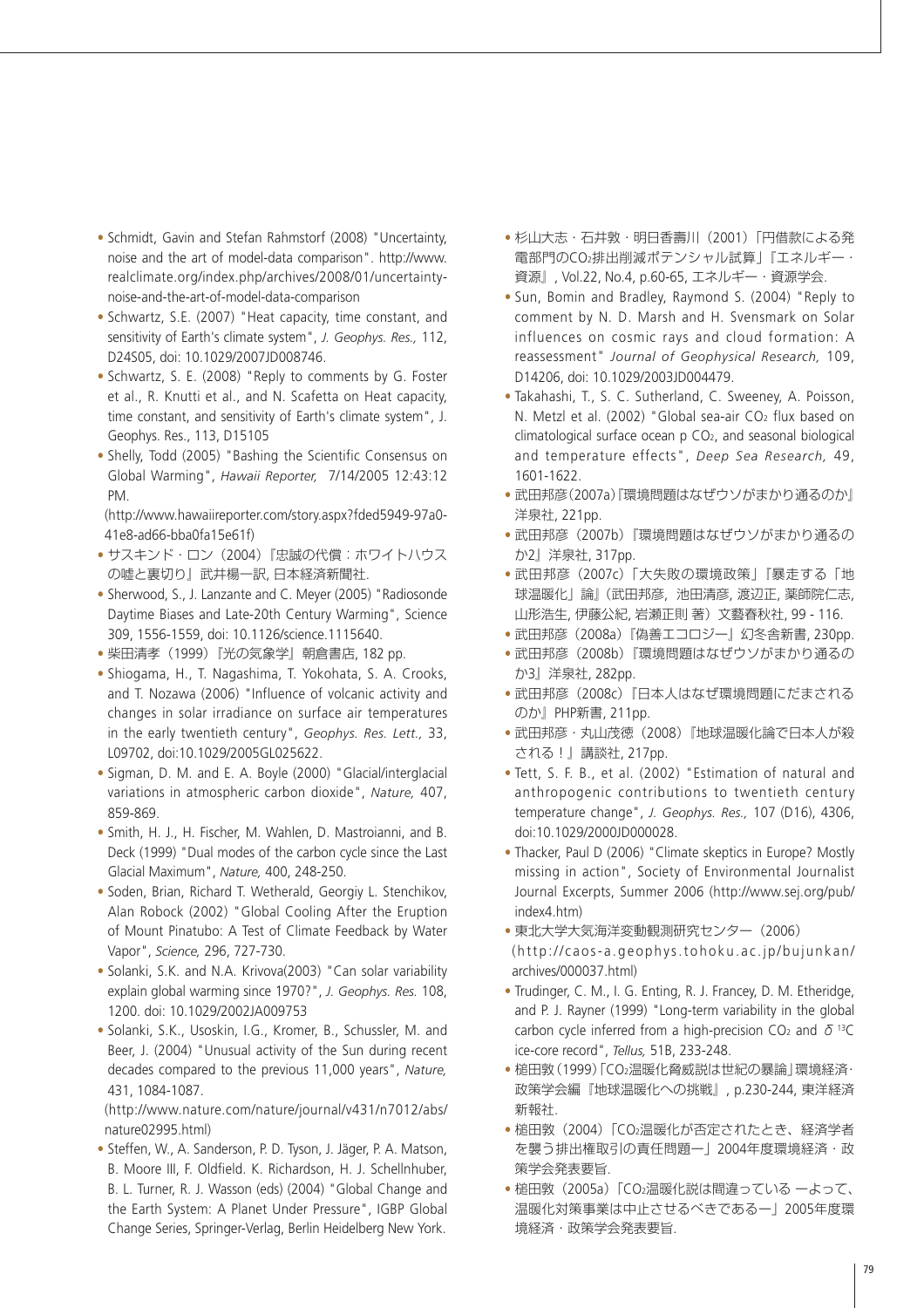- 槌田敦(2005b)「CO2による地球温暖化は本当なのだろ うか ー大気汚染による温暖化の可能性についてー」日本 物理学会誌投稿原稿.
- 槌田敦(2006)『CO2温暖化説は間違っている』ほたる出版.
- 槌田敦(2007)「CO2を削減すれば温暖化は防げるのか」 日本物理学会誌, 62(2), 115-117.
- 槌田敦(2008)「温暖化の脅威を語る気象学者のこじつけ 論理:一物理学者からの反論 ーCO2原因説批判」『季刊at (あっと)』11号、2008年3月.

http://env01.cool.ne.jp/global\_warming/report/tutida03.pdf

- Union of Concerned Scientists (2007) "Smokes, Mirrors and Hot airs: How ExxonMobil Uses Big Tobacco's Tactics to Manufacture Uncertainty on Climate Science" (http://www.ucsusa.org/news/press\_release/ExxonMobil-GlobalWarming-tobacco.html)
- Verheggen, Bart (2009) "Aerosol effects and climate, Part II: the role of nucleation and cosmic rays". http://www. realclimate.org/index.php/archives/2009/04/aerosol-effectsand-climate-part-ii-the-role-of-nucleation-and-cosmic-rays/
- World Meteorological Organization (2007) The World Meteorological Organization reports on extreme weather and climate events. Press Release No.791 http://www.wmo.int/pages/mediacentre/press\_releases/ pr\_791\_en.html (2009.8.1)
- 薬師院仁志(2002)『地球温暖化論への挑戦』八千代出版, 334pp.
- 安井至(2008)「誤解を増長させる丸山式論理」市民 の た め の 環 境 学 ガ イ ド:2008年8月24日(http://www. yasuienv.net/MaruyamaCO2.htm)2009.4.14
- 矢沢潔(2007)『地球温暖化は本当か?』技術評論社, 231pp.
- 吉村じゅんきち(2009)「宝島社の新刊本」気候変動・千 夜一話:2008年9月2日.

 (http://blog.livedoor.jp/climatescientists/archives/401015. html#comments) 2009.4.14

- Wang, Y.-M., J.L. Lean and N.R. Sheeley Jr. (2005) "Modeling the Sun's magnetic field and irradiance since 1713", Astrophys. J., 625, 522 - 538.
- 渡辺正(2005)『これからの環境論:つくられた危機を越 えて』日本評論社 230pp.
- 渡辺正(2006)「地球温暖化対策:政府の最善「何もしな い」」読売新聞「論点」2006年6月29日.
- Weart, S.R. (2003) "The Discovery of Global Warming", Harvard University Press.(増田耕一・熊井ひろ美訳『温暖 化の<発見>とは何か』みすず書房、2005年)
- Wild, M., Gilgen, H., Roesch, A., Ohmura, A., Long, C.N., Dutton, E.G., Forgan, B., Kallis, A., Russak, V. and Tsvetkov, A. (2005) "From dimming to brightening: Decadal changes in solar radiation at the Earth's surface", *Science,* 308, 847 - 850.
- The World Bank (2007) "Growth and CO<sub>2</sub> Emissions: How do Different Countries Fare?", Environment Department. http://siteresources.worldbank.org/INTCC/214574-1192124 923600/21511758/CO2DecompositionfinalOct2007.pdf
- 山口光恒(2006)「合意のない気候変動政策の目標と長期 戦略」『国際問題』No.552(2006年6月), p.19-31, 国際 問題研究所.

http://m-yamaguchi.jp/papers/kokusaimondai.pdf

• 養老孟司(2007)「環境について、本当に考えるべきこと」 『現代思想』, Vol.35, No.12, 青土社, p.46-58.